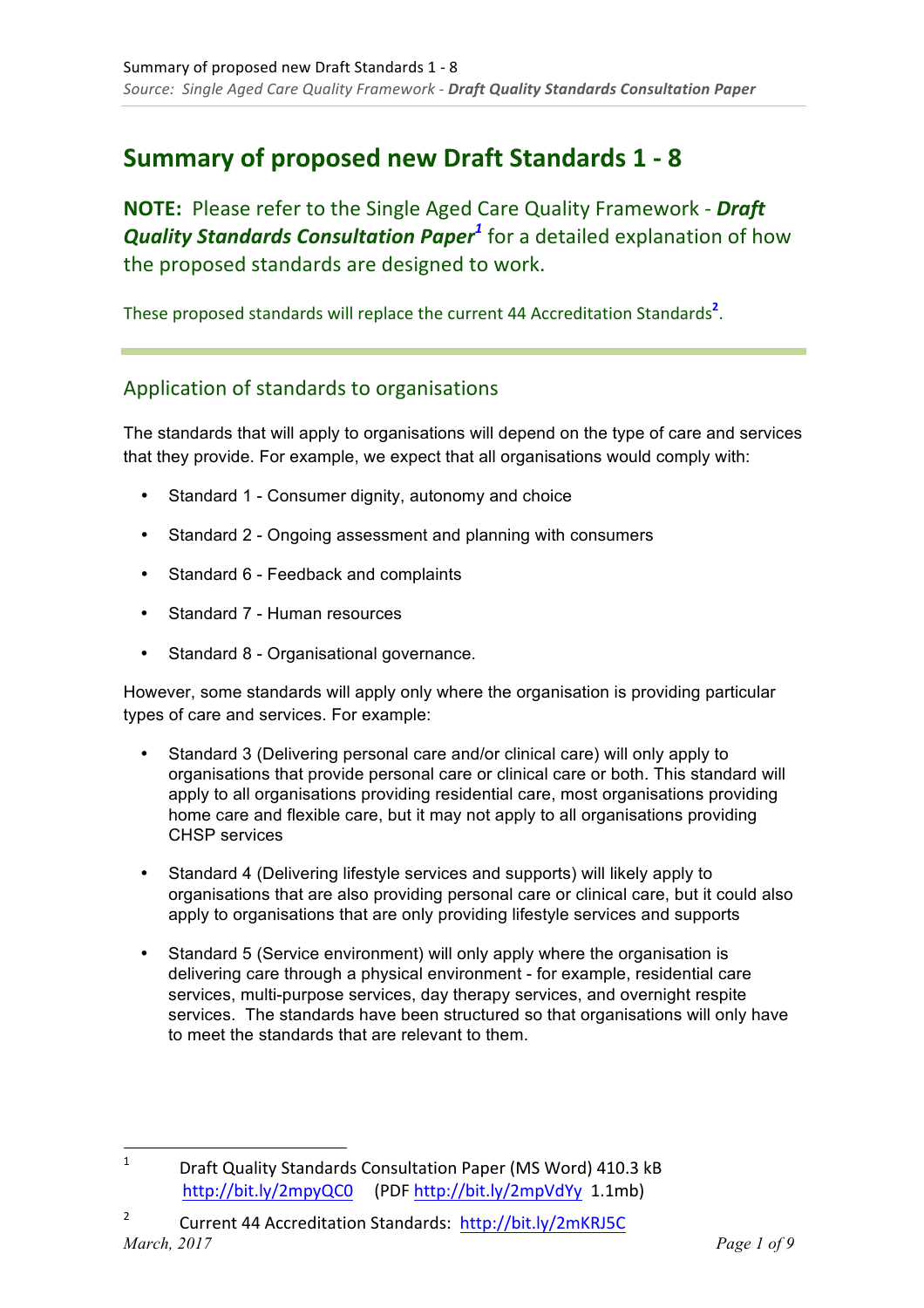## **Standard 1. Consumer dignity, autonomy and choice**

### Consumer outcome

I am treated with dignity and respect, and can maintain my identity. I can make choices about my care and services and how they support me to live the life I choose.

### Organisation statement

The organisation:

- · has a culture of inclusion, acceptance and respect for consumers
- supports consumers to exercise choice and independence.

### Requirements

- 1.1 Each consumer is treated with dignity and respect.
- 1.2 Each consumer's identity, culture and diversity is respected.
- 1.3 Consumers are able to (or, when needed, supported to):
	- a. exercise autonomy
	- b. exercise choice and make decisions about their own care and the way that care and services are delivered
	- c. make connections with others and maintain relationships of choice.
- 1.4 Where a consumer's choices involve risk to their health and/or safety, they are supported to understand the risks, the potential consequences to themselves and others, and how varying degrees of risk can be managed to assist the consumer to live the way they choose.
- 1.5 Information provided to consumers:
	- a. is current, accurate and effectively communicated in a form that the consumer understands
	- b. is timely and supports them to exercise choice.
- 1.6 Each consumer's personal privacy and confidentiality is respected and upheld.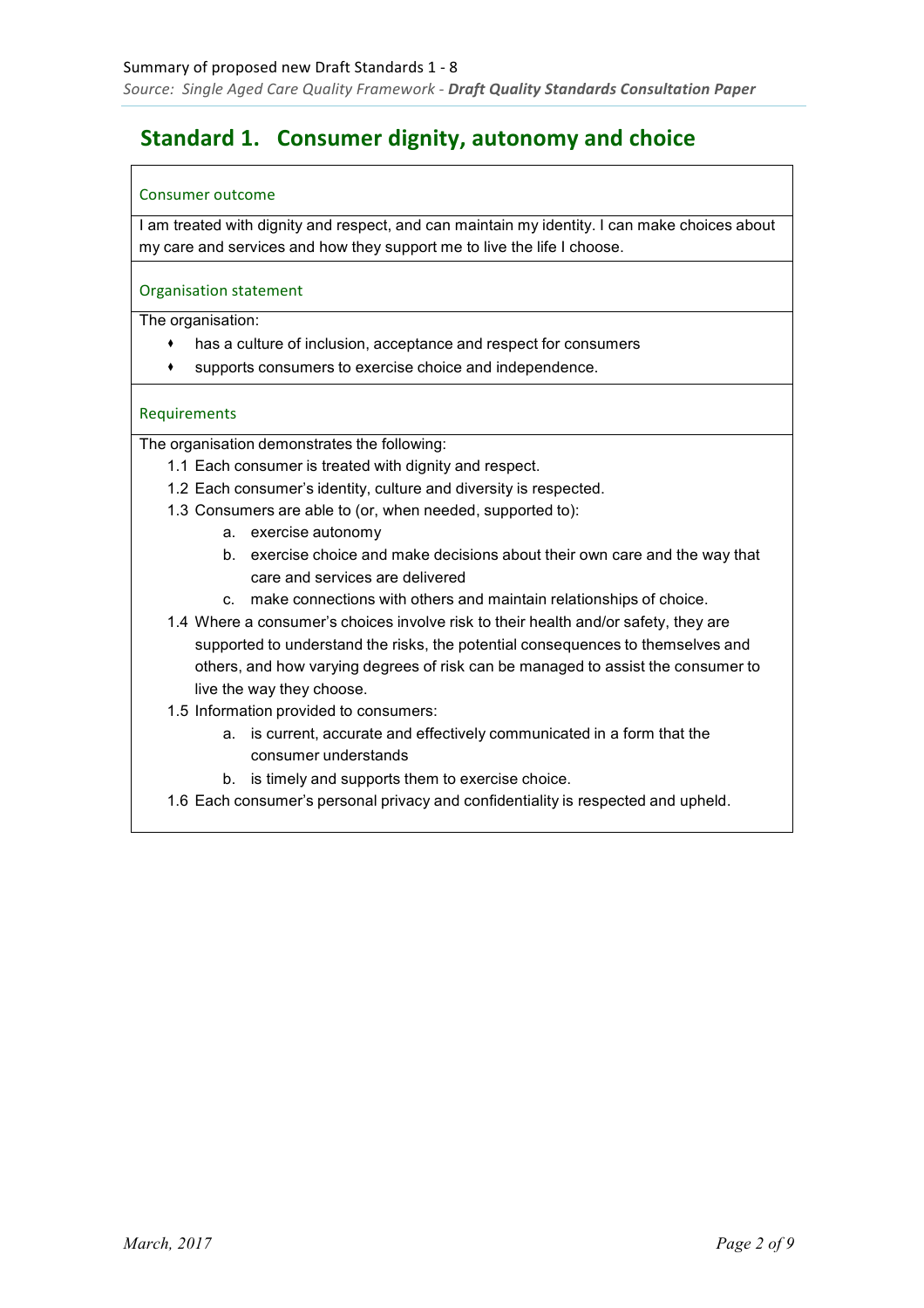### **Standard 2. Ongoing assessment and planning with consumers**

### Consumer outcome

I am a partner in the ongoing assessment and planning of my care and services.

### Organisation statement

The organisation undertakes initial and ongoing assessment and planning for care and services in partnership with the consumer. Assessment and planning has a focus on optimising health and wellbeing in accordance with the consumer's needs, goals and preferences.

### **Requirements**

- 2.1 Ongoing partnership with the consumer and/or their family and carer in assessment and planning of their care and services.
- 2.2 Assessment and planning:
	- a. identifies the consumer's current needs, goals and preferences
	- b. focuses on optimising health and wellbeing
	- c. includes the role of, and relevant information from, other providers, organisations and individuals in responding to the needs and preferences of the consumer
	- d. is reviewed regularly and when circumstances change or when incidents impact on the needs, goals or preferences of the consumer
	- e. informs the delivery of safe and quality care and services
	- f. includes advance care planning and end of life planning if the consumer wishes
	- g. is documented in a care and services plan that is available where the care and services are provided and to the consumer if requested.
- 2.3 Care and services are implemented and continuously monitored and evaluated for effectiveness.
- 2.4 Effective and timely collaboration and communication with others responds to the needs, goals and preferences of, and risks to, the consumer to ensure the continuity of care and services.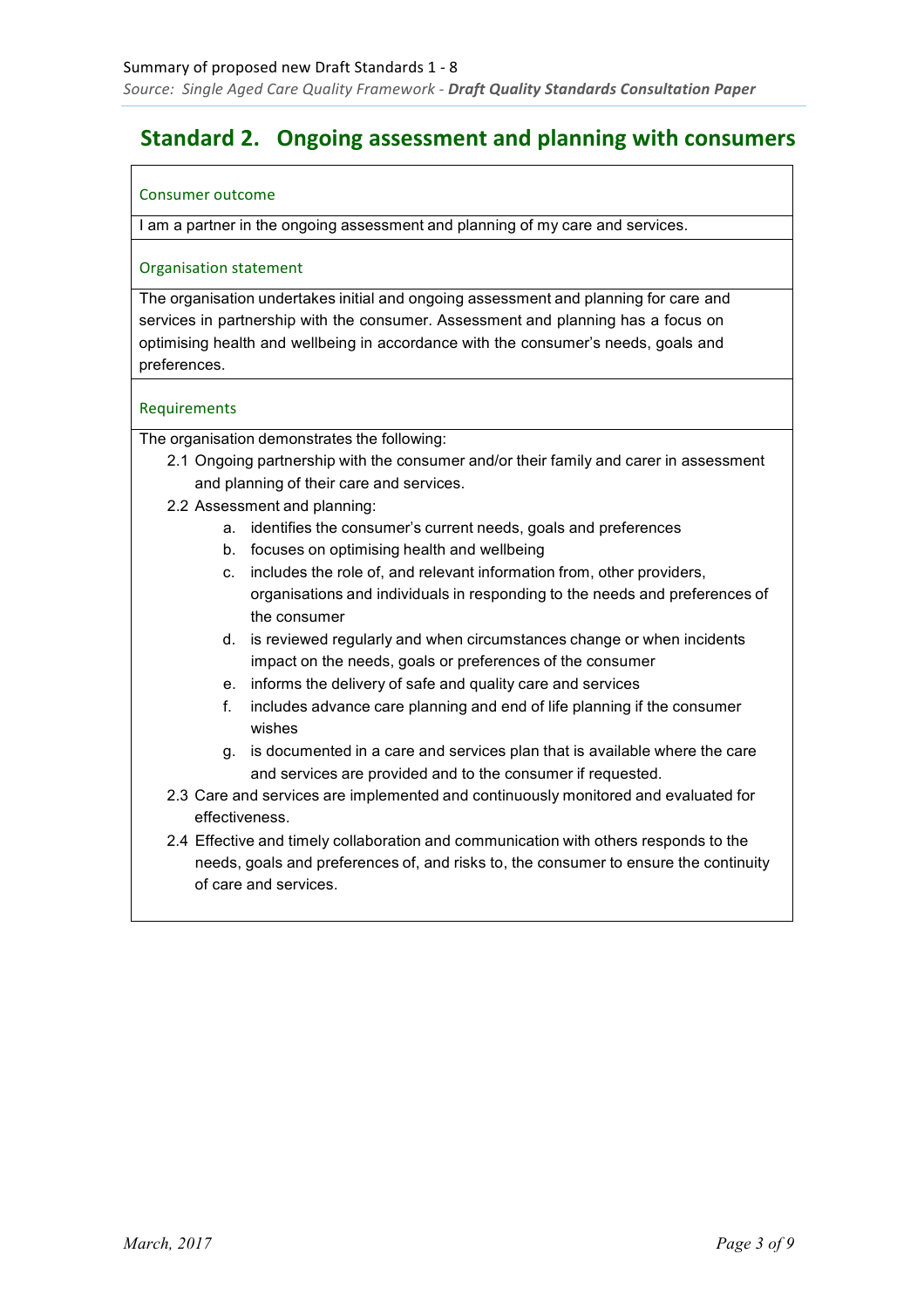### **Standard 3. Delivering personal care and/or clinical care**

### Consumer outcome

I get personal care and/or clinical care that is safe and right for me.

### Organisation statement

Personal care and clinical care services are delivered in accordance with the consumer's needs and preferences to optimise health and wellbeing and to maximise the consumer's function.

### Requirements

- 3.1 Personal care is safe, effective, aligns with the consumer's preferences, and optimises their health and wellbeing.
- 3.2 Clinical care is best practice, appropriate to the consumer, involves shared decision making and optimises the consumer's health and wellbeing.
- 3.3 The needs and preferences of consumers nearing the end of life are recognised and addressed, their comfort maximised and their dignity preserved.
- 3.4 Sudden or unexpected deterioration or change of a consumer's function, capacity or physical condition is recognised and responded to in a timely manner.
- 3.5 Where care that the consumer requires is not an expected component of services provided, the service facilitates timely referrals to other providers, organisations and individuals.
- 3.6 Critical information about the consumer's condition, needs and preferences is communicated within the organisation or with relevant others where responsibility for care is shared and care is coordinated.
- 3.7 Identification and management of high-impact or high-prevalence risks associated with the care of each consumer, including but not limited to falls, pressure injuries, medication misadventure, choking, malnutrition, dehydration, pain and delirium.
- 3.8 Minimisation of infection-related risks to consumers, workforce and the broader community through implementing:
	- a. standard and transmission-based precautions to prevent and control infection
	- b. antimicrobial stewardship.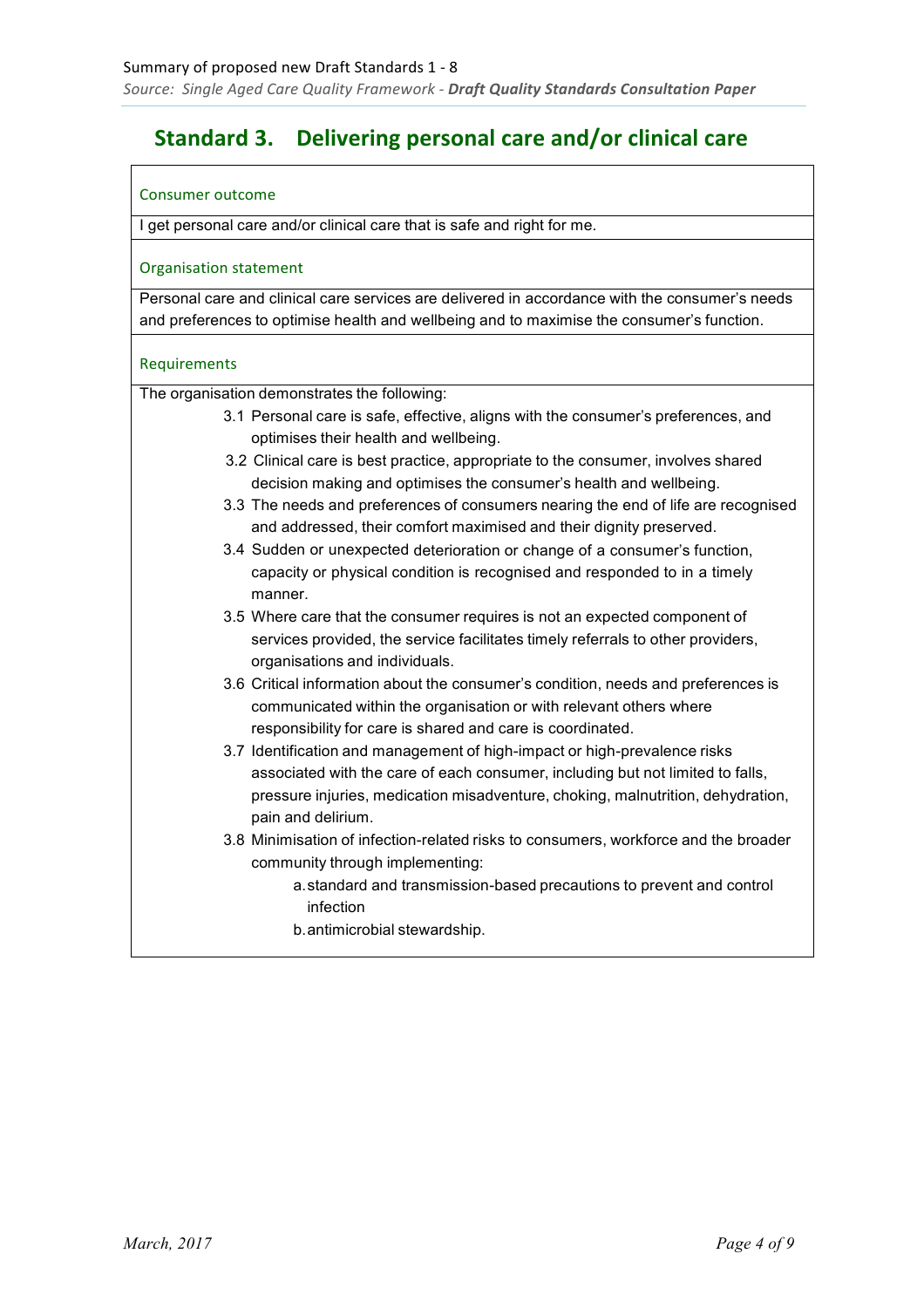### **Standard 4. Delivering lifestyle services and supports**

### Consumer outcome

I get the services and supports I need to help me do the things I want to do.

### Organisation statement

The organisation facilitates the consumer's access to services and supports that enhance wellbeing and quality of life.

### Requirements

- 4.1. Lifestyle services and supports:
	- a. are aligned with the consumer's needs and preferences
	- b. focus on optimising the consumer's wellbeing and quality of life.
- 4.2. Consumers are supported to:
	- a. participate in the community within and outside the service
	- b. select and maintain social and personal relationships
	- c. do the things of interest to them.
- 4.3. Information about the consumer's needs and preferences is communicated within the organisation and with relevant others where responsibility for services is shared and services are coordinated.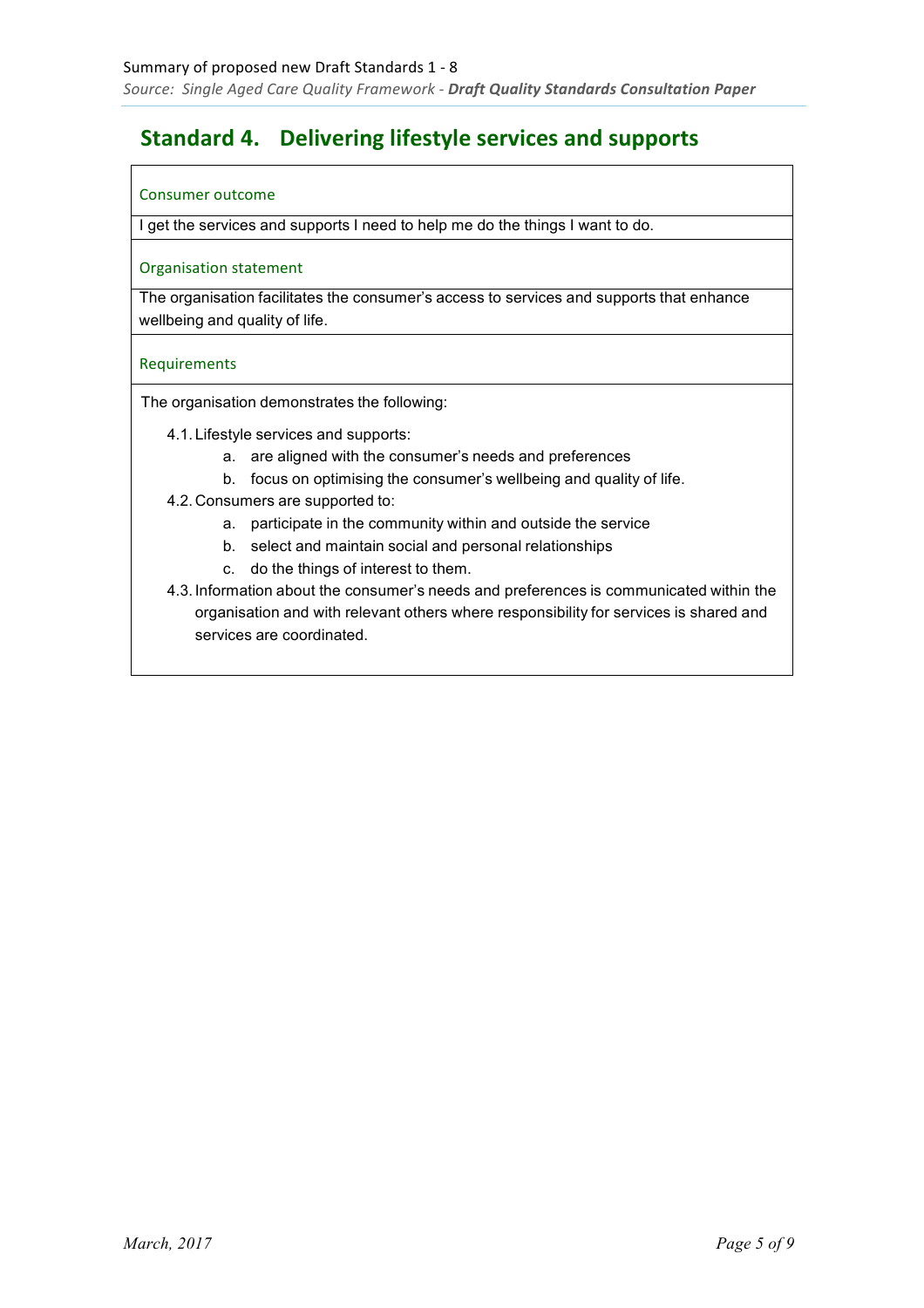### **Standard 5. Service environment**

### Consumer outcome

I feel safe and comfortable in the service's physical environment.

### Organisation statement

The organisation provides a safe, secure and comfortable service environment that promotes independence, function and enjoyment.

### Requirements

- 5.1.Consumers experience:
	- a. a safe, clean, secure, well-maintained and comfortable service environment
	- b. a welcoming and culturally appropriate service environment comfortable internal temperatures, ventilation and noise levels
	- c. suitable furniture and equipment.
- 5.2. The design and layout of the service optimises consumer independence and function.
- 5.3.Consumers can move freely within the service environment, including both indoor and outdoor areas.
- 5.4.Consumers can personalise their environment.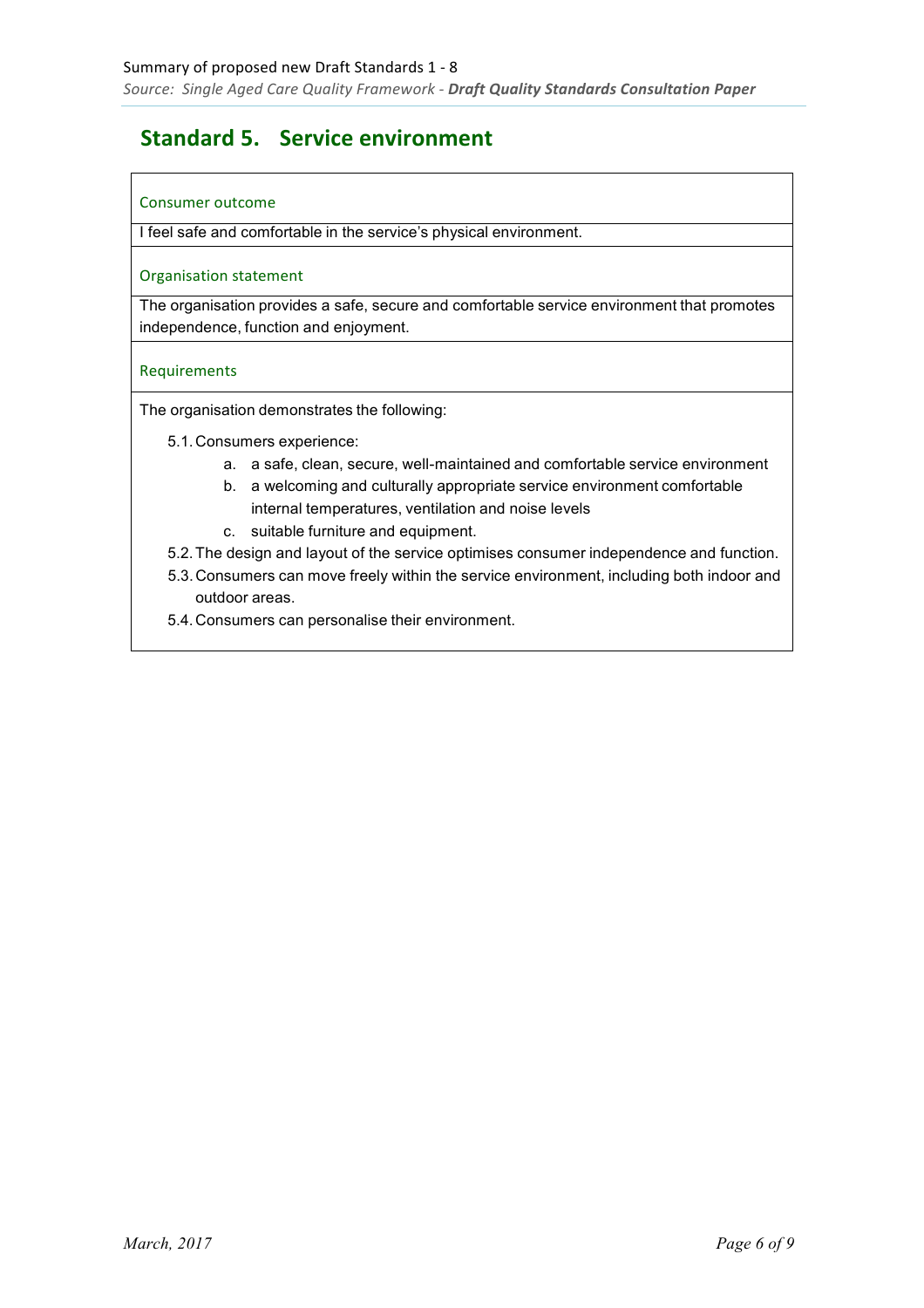# **Standard 6. Feedback and complaints**

### Consumer outcome

When I give feedback or make complaints, I see appropriate action taken. I feel safe and comfortable making complaints.

### Organisation statement

Regular input and feedback from consumers, carers, the workforce and others is sought and is used to inform individual and organisation-wide continuous improvements.

### Requirements

- 6.1. The organisation uses an effective feedback and complaints resolution system based on fairness, accessibility, responsiveness, open disclosure, resolution and learning.
- 6.2. Regular feedback is sought from consumers, carers, the workforce and others about their experiences of the service.
- 6.3. Consumers, carers and others are encouraged and supported to make complaints, provide feedback and access advocacy services, language services and other mechanisms for resolving complaints.
- 6.4. The workforce is supported to recognise, report and appropriately respond to complaints.
- 6.5. Systems are in place to ensure information from feedback and complaints is used to drive continuous improvement in the quality of care and services.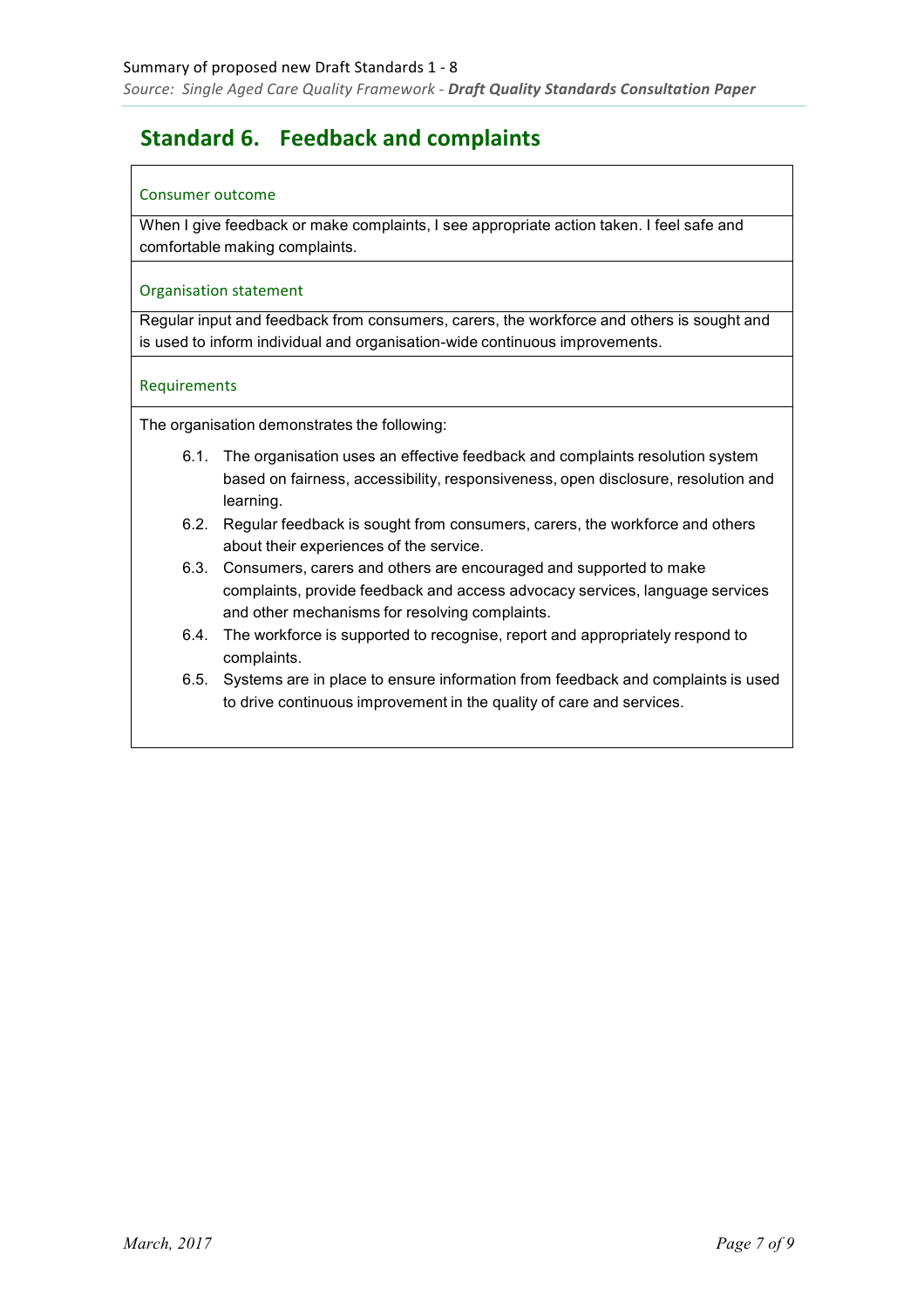### **Standard 7. Human resources**

### Consumer outcome

I get quality care and services when I need them from people who are knowledgeable and considerate.

### Organisation statement

The organisation has sufficient skilled and qualified workforce to provide safe, respectful and quality care and services.

### Requirements

- 7.1. Sufficient workforce to deliver and manage safe and quality care and services.
- 7.2. Each member of the workforce:
	- a. interacts with consumers in a way that is culturally appropriate, respectful and considerate
	- b. has the skills, capabilities, qualifications, knowledge, attributes and attitude to effectively perform their role.
- 7.3. The workforce is supported, trained and equipped to deliver the outcomes required by these standards.
- 7.4. The organisation listens to, and communicates with, the workforce about the safety and quality of care and services.
- 7.5. Ongoing assessment, monitoring and review of:
	- a. the roles, responsibilities and accountabilities of the workforce
	- b. the suitability of the staffing model to deliver safe and quality care and services
	- c. the performance of each member of the workforce.